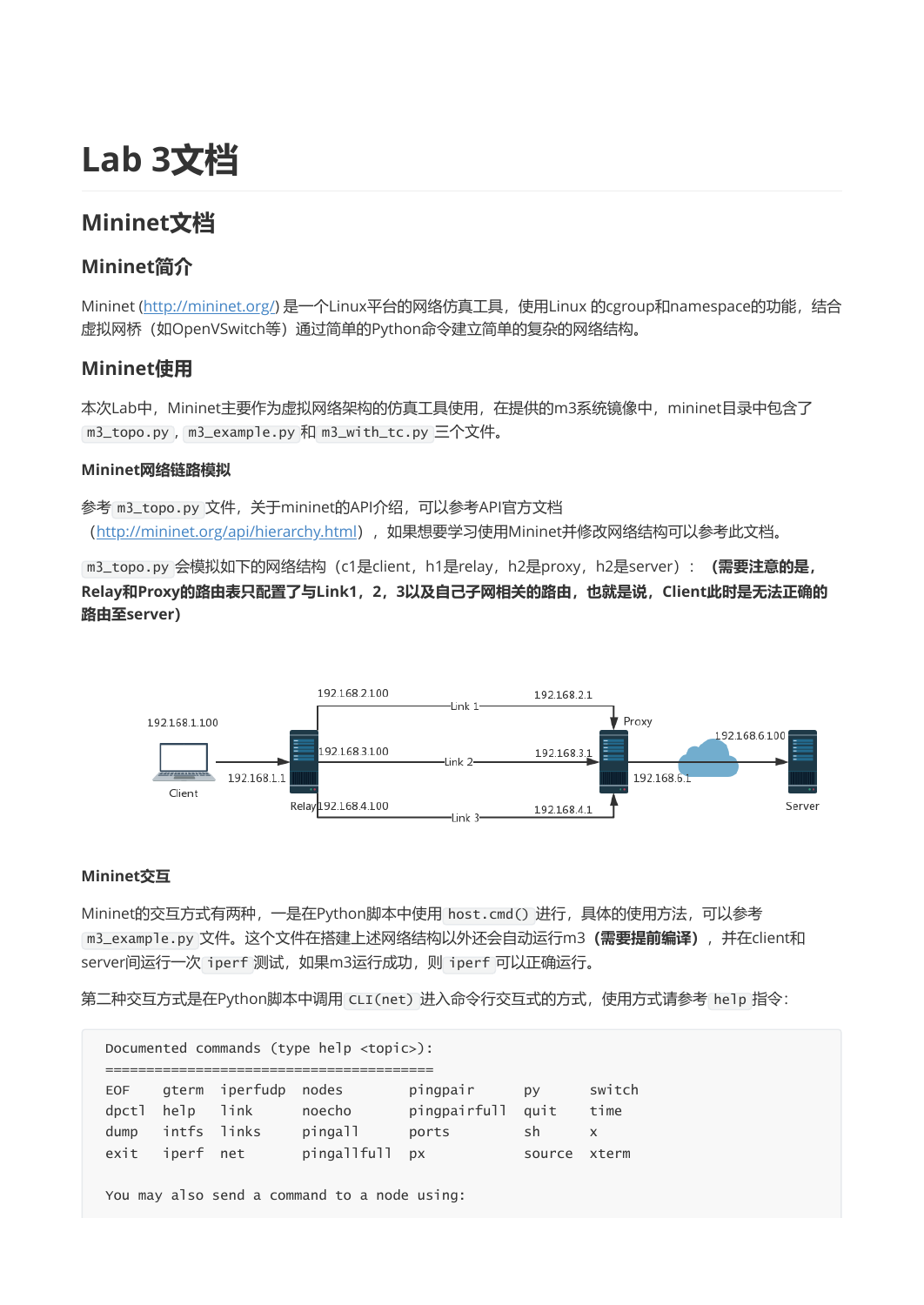```
<node> command {args}
For example:
 mininet> h1 ifconfig
The interpreter automatically substitutes IP addresses
for node names when a node is the first arg, so commands
like
 mininet> h2 ping h3
should work.
Some character-oriented interactive commands require
noecho:
  mininet> noecho h2 vi foo.py
However, starting up an xterm/gterm is generally better:
  mininet> xterm h2
```
#### Mininet脚本的使用

m3\_topo.py 脚本可以建立模拟网络结构并进入CLI模式,用户可以在网络节点上运行一些操作,如:

```
$ sudo python m3_topo.py
*** Creating network
...
*** Starting CLI:
mininet> pingall
*** Ping: testing ping reachability
c1 \rightarrow x h1 xc2 \rightarrow x \times h2h1 \rightarrow c1 \times h2h2 -> X c2 h1
*** Results: 50% dropped (6/12 received)
mininet> h1 route
Kernel IP routing table
Destination Gateway Genmask Flags Metric Ref Use Iface
192.168.1.0 0.0.0.0 255.255.255.0 U 0 0 0 h1-eth4
192.168.2.0 0.0.0.0 255.255.255.0 U 0 0 0 h1-eth1
192.168.3.0 0.0.0.0 255.255.255.0 U 0 0 0 h1-eth2
192.168.4.0 0.0.0.0 255.255.255.0 U 0 0 0 h1-eth3
```
m3\_example.py 脚本可以建立模拟网络结构并在Relay(h1)和Proxy(h2)上启动m3,并使用iperf进行网络速 率测试, 最后进入CLI模式, 用户可以在m3运行情况下进行一些操作和测试, 如: